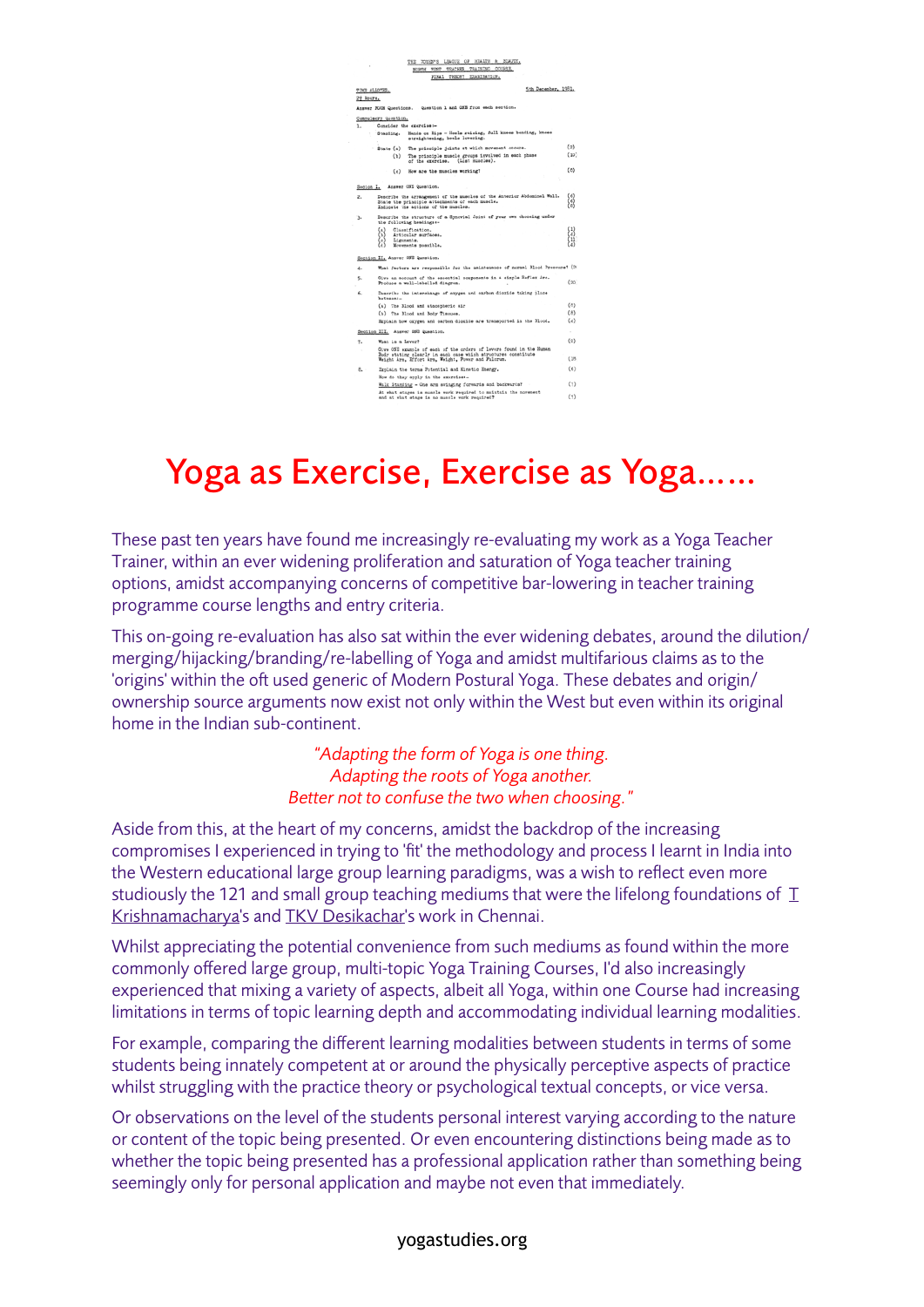## *"These days there is lots of talk on what is involved in training to be a Yoga Teacher, however little talk on what is involved in training to be a Yoga Student."*

Such are the increasing market pressures on modern Yoga/Āsana teachers/instructors to have their professional 'skills' and even brand 'image' sorted ere to integration of their personal practice and study priorities within the demands of their teaching commitments.

This increasing concern has once more led me back to the way I was taught where, alongside my primary paradigm of 121 lessons for personal practice, it was through mono-topics focussing on in-depth study of one area whether practice theory or textual studies.

This decision to say 'enough' meant a five year project since 2010 with several attempts at redefining and re-prioritising of my entire Yoga Student Training and Yoga Teacher Training structure with its Introductory, Foundation, Practitioner and Postgraduate Course and Training offerings.

These attempts culminated eventually in choosing to make a total dissolution of all my existing structures within a re-write from the ground up of the entire Yoga Practice and Textual Study [Personal Programme](http://www.yogastudies.org/art-personal-sadhana-overview/).

This means that the new Programme now offers over 600 contact hours of purely student prioritised training, within Small Group Study Projects through two day Workshops and four day Courses, all with an in-depth focus around:

- Single topic specialisation facilitating a learning intensity
- Modular structuring offering progressive levels for study and development
- Exclusive learning environment supporting study and absorption
- Small group size limited to around five students for personal attention
- Relevance to personal situation through group size and single focus topic
- Studying practice and texts with a personal rather than teacher training priority

This development of these two student based learning threads of [Yoga Practice and Practice](http://www.yogastudies.org/art-personal-sadhana-overview/teachers-training/art-viniyoga-yoga-personal-sadhana-workshop-course-modules/)  [Theory](http://www.yogastudies.org/art-personal-sadhana-overview/teachers-training/art-viniyoga-yoga-personal-sadhana-workshop-course-modules/) and [Yoga Textual Studies](http://www.yogastudies.org/art-personal-sadhana-overview/teachers-training/associated-yoga-texts-overview/) now mean that the 2017 Teacher [Training Programme](http://www.yogastudies.org/art-personal-sadhana-overview/teachers-training/art-of-individual-yoga-lessons-practitioner-programme/) no longer has any Yoga content, it all [being learnt as a student prior](http://www.yogastudies.org/art-personal-sadhana-overview/teachers-training/welcome-to-the-art-of-professional-studies-121-practitioner-prerequisites/) to needing to make any choices regarding whether or not to add professional teaching skills to the Personal Yoga learning already embraced.

The freedom that arose from separating my sense of responsibility for the ongoing transmission of my teachers own learning via professional skill based trainings, from my concern for transmission of the same teachings purely for a students personal learning development, was a relief.

Furthermore this sense of relief not only arises for me, but also from students own comments on their desire just to learn Yoga as a personal pursuit. This personal interest has ofen pressurised them into joining teacher training courses, as this was the only route by which they could access the depth and breadth of Yoga beyond what usually transpired within such as group class structures.

### *"Yoga is a process to train a student, not a training to process a teacher."*

One further outcome of this re-alignment for me is an opportunity to sift through the 25 odd lever arch files that contain my 40 years of notes from my personal studies and re-evaluate any resources accumulated from other sources around teacher training.

The image that heads this article is one such example of a document that I accumulated from my early studies in Western anatomy, physiology and kinesiology in the 1980's. It was from a

### yogastudies.org